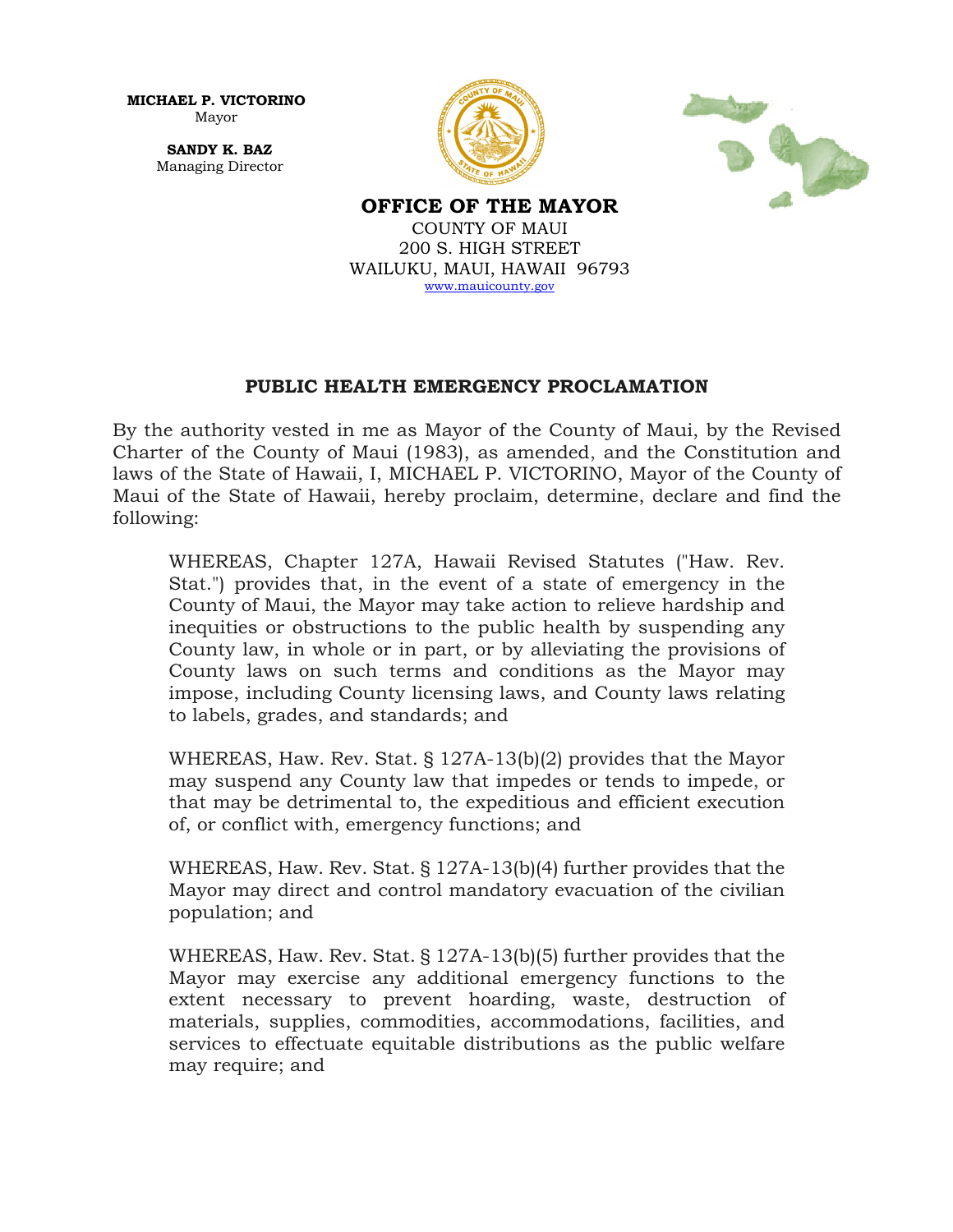Maui County Emergency Proclamation June 26, 2020 Page 2

> WHEREAS, Haw. Rev. Stat. § 127A-14(b) further provides that the Mayor may declare the existence of a state of emergency in the County of Maui by proclamation if the Mayor finds that an emergency or disaster has occurred or that there is an imminent danger or threat of emergency or disaster; and

> WHEREAS, as of June 25, 2020, the United States has 2,374,282 confirmed cases of individuals who have a severe acute respiratory illness caused by a new coronavarius (COVID-19), and 121,809 total deaths. Further, , the United States has exceeded all other countries in the number of people infected with COVID-19; and

> WHEREAS, WHO officials report that sustained transmission of COVID-19 from human to human is occurring. On February 28, 2020, the WHO's inspector raised the risk assessment of a Coronavirus outbreak to very high at a global level. The Maui Emergency Management Agency for the County of Maui advises of the potential effects of COVID-19 have created an imminent threat to life, health and safety of residents and visitors (the "Emergency Condition"); and

> WHEREAS, the County of Maui Emergency Management Agency anticipates that the most likely impacts resulting from COVID-19 include causing a threat to human health, safety and welfare that may result in the need to quarantine and/or isolate residents as deemed appropriate by the State Department of Health; and

> WHEREAS, there have been 122 reported cases in the County of Maui and 835 in the State of Hawai'i, and the cumulative effects of the Emergency Condition may create a public calamity in the County of Maui, such that preparing for, and responding to, such effects is in the best interest of the County of Maui and its residents; and

> WHEREAS, on March 4, 2020, a Public Health Emergency Proclamation was issued, declaring the existence of a state of emergency in the County of Maui pursuant to Haw. Rev. Stat. § 127A-14(b). On May 1, 2020, a second Public Health Emergency Proclamation was issued, which terminates June 30, 2020.

NOW, THEREFORE, I, MICHAEL P. VICTORINO, Mayor of the County of Maui, pursuant to the authority vested in me as the Mayor of the County of Maui as set forth above, in order to promote and protect the public health, safety, and welfare of the residents and visitors of the County of Maui, do hereby proclaim, determine, declare, and find that: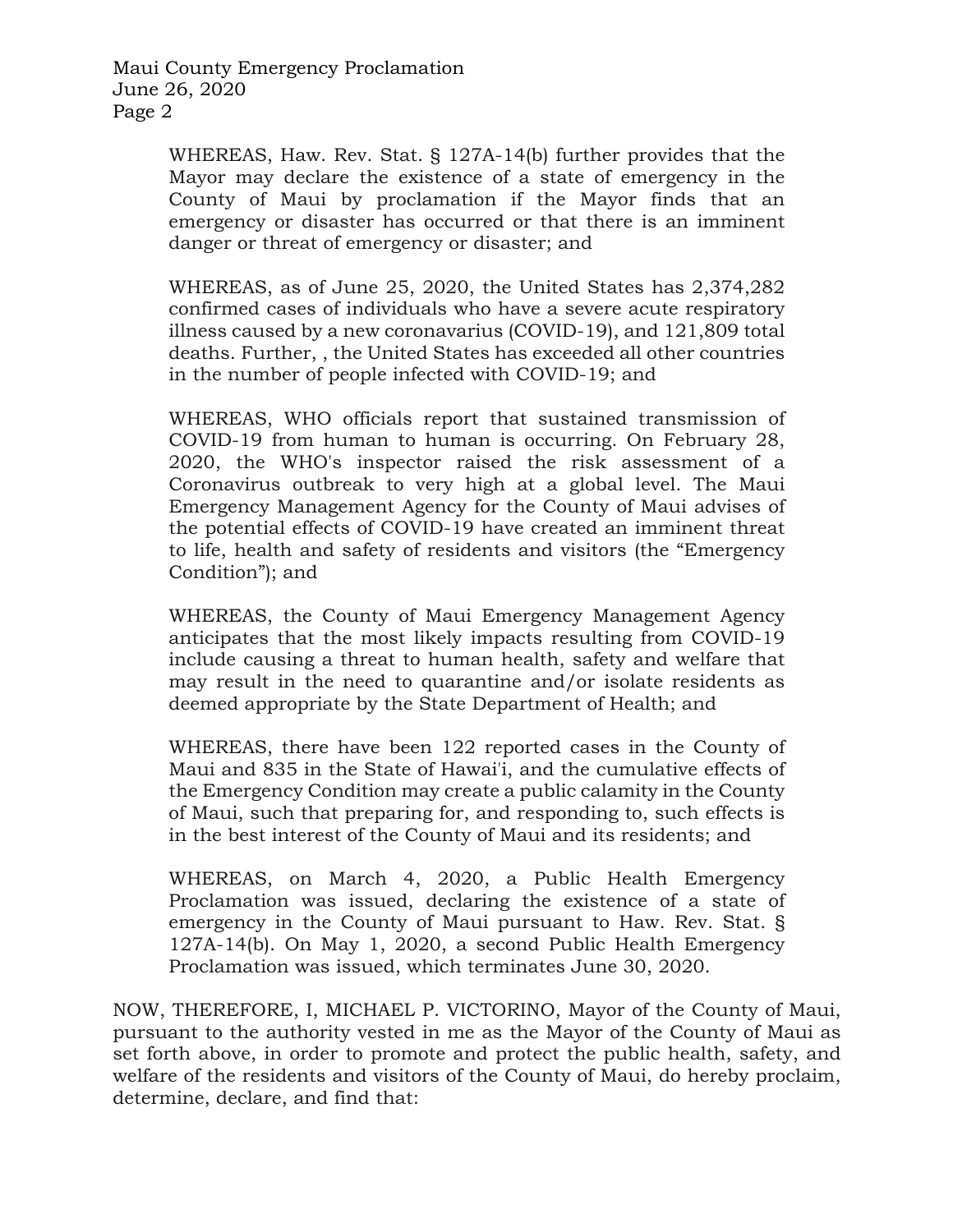- 1. There is imminent danger of a state of emergency in all or any portion of the County of Maui, as of the date and time of this Proclamation; and
- 2. The provisions, in whole or in part, of Haw. Rev. Stat. Chapter 103D and Haw. Rev. Stat. §§ 103-50, 103-53, 103-55, 105-1 to 105-10, and 464-4 that impede or tend to impede the expeditious discharge of the functions of emergency management, or that compliance therewith is impracticable due to existing conditions and, therefore, such provisions shall not apply to any such emergency management functions; and
- 3. Without regard to Haw. Rev. Stat. Chapters 76, 78, and 88, agencies, officials, officers, employees of the County and other persons may be ordered and directed as I deem necessary to carry out emergency management functions under Haw. Rev. Stat. Chapter 127A; and
- 4. Any public property of the County, real or personal, may be possessed, used, managed, controlled, or reallocated as I require for the purposes of emergency management functions under Haw. Rev. Stat. Chapter 127A, including parks, playgrounds, and other public or private buildings; and
- 5. The provisions of the Maui County Code, in whole or in part, shall be suspended including, but not limited to, Chapter 2.20 (intergovernmental agreements), §§ 3.12.060 and 3.12.070 (purchasing procedures), Chapter 3.56 (gifts and donations), to the extent that they impede the expeditious discharge of the functions of emergency management or the compliance therewith is impracticable due to existing conditions; and
- 6. All County officers and employees shall be required to take all steps requested by the State of Hawaii Director of Department of Health to qualify the County of Maui for reimbursement from the Federal Emergency Management Agency and for other state and federal relief as may be available to reimburse the County of Maui for the expenses it incurs in addressing this emergency.

This Proclamation of Emergency is effective June 30, 2020, and shall terminate on the first to occur of (1) sixty (60) days after the date of this Proclamation, or (2) issuance of a Declaration of Termination of Emergency issued by the